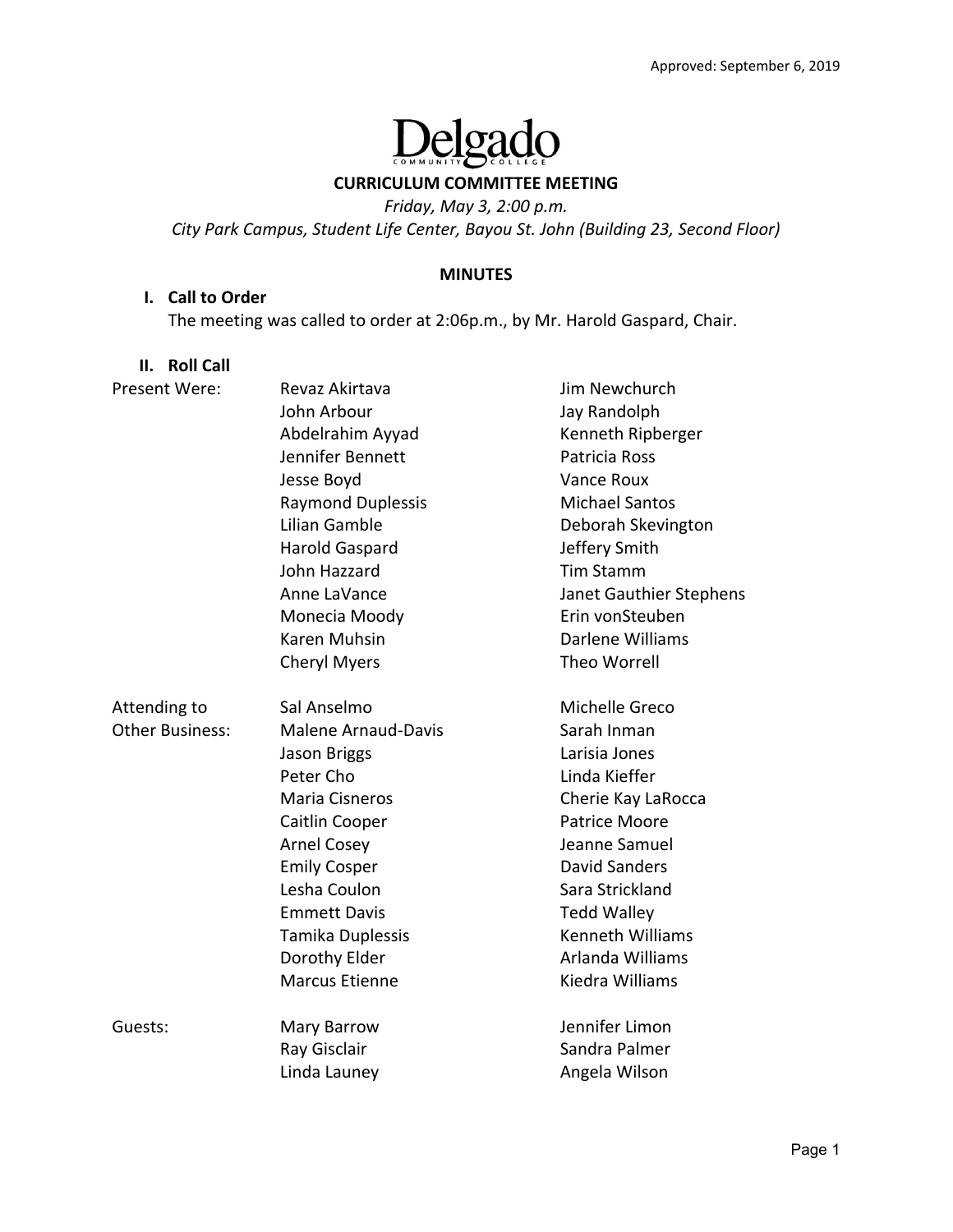### **III. Call for Public Comments**

### **IV. Minutes of meeting of March 22, 2019**

The minutes of the Meeting of March 22, 2019, were reviewed and accepted as presented.

### **V. Curriculum Operations Report – Tim Stamm**

### **VI. New Business – Postponed from March 22, 2019**

### a) **Business & Technology/CULA**

**New Course:** CULA‐100: Explorations in Culinary Arts (1‐0‐1 / 15). Creation of a new course, CULA‐100: Explorations in Culinary Arts. The goal of the course is to provide students with information needed to make an informed decision about pursuing a culinary arts career. Course description: "Exploratory course in culinary and pastry arts for students interested in a career in this field. Overview of Culinary arts career options, industry expectations, and what path it takes to reach career goals in these areas." Motion to accept proposals **[Motion: Anne LaVance; Second: Jennifer Bennett; Carried, Unanimously].**

### **VII. New Business**

a) *The agenda was reordered. Original Placement Item VI. Nn*  **Nursing/NURS** 

**Change of course lecture‐laboratory‐credit and/contact hours**: NURS‐132: Transitions in Nursing: Licensed Practical Nurse (LPN) to Registered Nurse (RN) *from* 5‐6‐7 / 165 *to* 3‐3‐4 / 90. Motion to accept proposal **[Motion: Ray Duplessis; Second: Michael Santos; Carried, Unanimously].**

b) *The agenda was reordered and items were combined for discussion. Original Placement Items VI.a to VI.g* 

### **Allied Health/SURG/SCSP**

**New Course:** SCSP‐101: Introduction to Surgical Instrumentation (2‐0‐2 / 30). Creation of a new course, SCSP‐101: Introduction to Surgical Instrumentation. Course description: "Instrument and Instrument Identification. Identifying surgical instruments by name and purpose, proper care, handling and processing of equipment, and preparing for sterilization process."

### **Allied Health/SURG/SCSP**

**New Course:** SCSP-103: Central Processing I (3-0-3 / 45). Creation of a new course, SCSP‐103: Central Processing I. Course description: "Central service role, packaging and sterilization. Includes OSHA guidelines and common safety and hazard protocols. Role and responsibilities of federal agencies that impact central service and important aspects of regulations and standards that are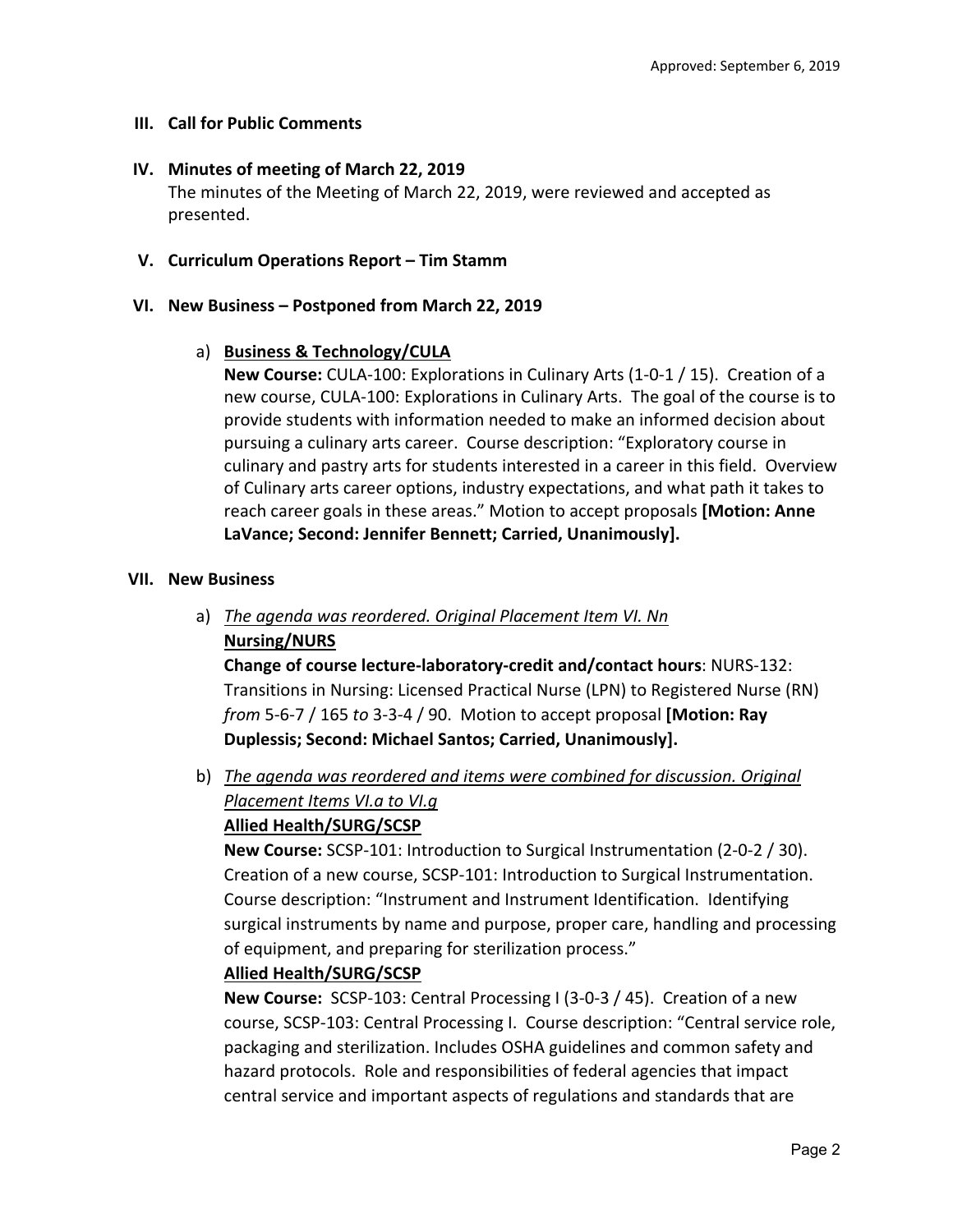administered."

### **Allied Health/SURG/SCSP**

**New Course:** SCSP‐105: Central Processing Practicum I (0‐6‐1 / 90). Creation of a new course, SCSP‐105: Central Processing Practicum I. Course description: "Supervised experience in sterile processing techniques in a clinical facility. Emphasis on introduction to the clinical environment and sterility issues; various cleaning, wrapping, and sterilizing procedures will be covered."

### **Allied Health/SURG/SCSP**

**New Course:** SCSP‐107: Central Processing II (3‐0‐3 / 45). Creation of a new course, SCSP‐107: Central Processing II. Course description: "Organizational skills required to control, track, and distribute inventory. Basic procedures for packaging process through comparison of reusable and disposable packaging materials, basic package closure methods, and factors affecting shelf‐life and stock rotation."

### **Allied Health/SURG/SCSP**

**New Course:** SCSP‐109: Central Processing III (3‐6‐3 / 135). Creation of a new course, SCSP‐109: Central Processing III. Course description: "Various packaging materials and closure methods used for sterilization as they relate to the Association of Advancement of Medical Instruments (AAMI) standards. Sterilization equipment including high and low temperature sterilization, types of sterilizers, various cycles, quality assurance concepts, documentation standards, and policies and procedures."

### **Allied Health/SURG/SCSP**

**New Course:** SCSP‐111: Central Processing Practicum II (2‐12‐4 / 210). Creation of a new course, SCSP‐111: Central Processing Practicum II. Course description: "Supervised experience in sterile processing techniques in a clinical facility. Emphasis on preparation, storage, and distribution of instruments, supplies and equipment, quality assurance and inventory. Participation in the process of decontamination, sterilization, and distribution of sterile instruments and supplies. Upon completion, students will be able to demonstrate competence in sterile processing techniques."

### **Allied Health/SURG/SCSP**

**Reactivation of a previously terminated course:** SURG‐102: Microbiology for Surgical Technicians (3‐0‐3 / 45). Course description: "Sources of contamination by pathogenic organisms and control through aseptic technique in care of surgical patients." Course was terminated Summer 2016, as it was no longer used as an "OR" choice with BIOL‐211: Microbiology of Human Pathogens for the C.T.S. in Surgical Technology. The course, SURG‐102, better meets the learning outcomes for the new C.T.S. in Central Sterile Processing. Motion to accept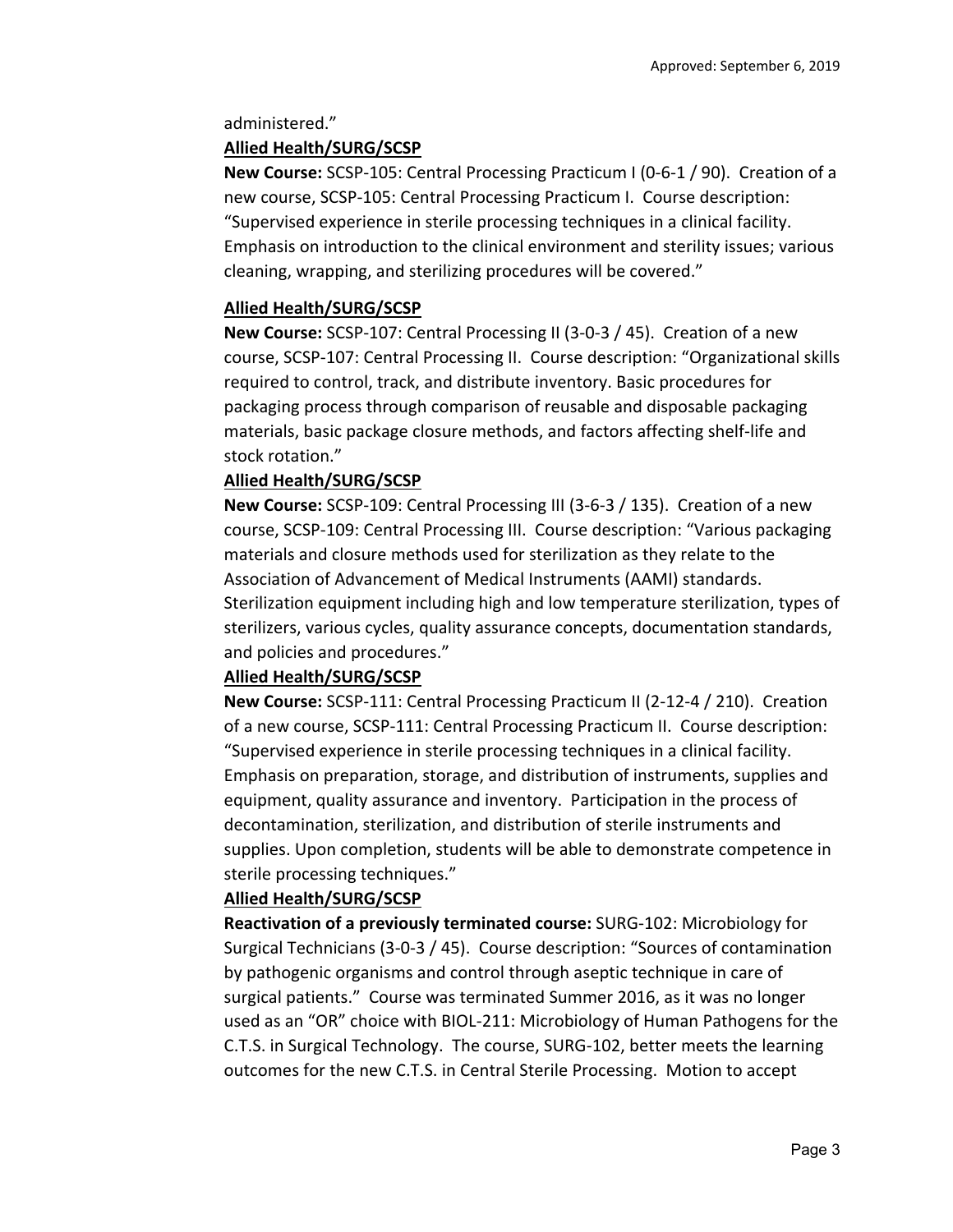proposals **[Motion: Lilian Gamble; Second: Raymond Duplessis; Carried, Unanimously].**

c) *The agenda was reordered. Original Placement Item VI. H*  **Allied Health/SURG/SCSP** 

**Final Approval of Curriculum:** Certificate of Technical Studies in Central Sterile Processing. Motion to accept proposal **[Motion: Raymond Duplessis; Second: Jeff Smith; Carried, Unanimously].**

d) *The agenda was reordered and items were combined for discussion. Original Placement Items VI. I to VI.u* 

# **Business & Technology/RLST**

**Change of Program Description: Student Learning Outcomes: Certificate of** Technical Studies in Real Estate Professional. Review and approval of the publication of the Student Learning Outcomes for the C.T.S. in Real Estate Professional. Student Learning Outcomes: Explain advanced real estate concepts; Identify legal issues of real estate law in Louisiana; Demonstrate excellent customer service skills.

### **Business & Technology/ENTE**

**Change of Program Description: Student Learning Outcomes: Certificate of** Technical Studies in Entrepreneurship. Review and approval of the publication of the Student Learning Outcomes for the C.T.S. in Entrepreneurship. Student Learning Outcomes: Apply the financial, management, and marketing skills needed to be successful when opening a business; Identify and analyze innovative business opportunities, assessing the viability of concepts; Develop and refine business ideas(s) from concept through a complete business plan; Demonstrate excellent business communication skills.

### **Business & Technology/CULA**

**Change of Program Description: Student Learning Outcomes: Associate of** Applied Science in Culinary Arts. Review and approval of the publication of the Student Learning Outcomes for the A.A.S. in Culinary Arts. Student Learning Outcomes: Apply preparation skills necessary for a variety of culinary operations; Plan and efficiently perform food production activities; Properly prepare a wide variety of restaurant quality dishes using multiple cooking methods; Implement and maintain cost and quality controls to meet operational goals; Train entry‐ level foodservice employees; Use culinary math, written and oral communication skills necessary for operating in foodservice; Employ problem‐solving skills essential for smooth operation of a commercial kitchen; Integrate skills for functioning within and maintaining a foodservice team.

*Item Removed from Consideration by Author/Creator*

### **Business & Technology/CULA/PAST**

**Change of Program Description: Student Learning Outcomes:** Certificate of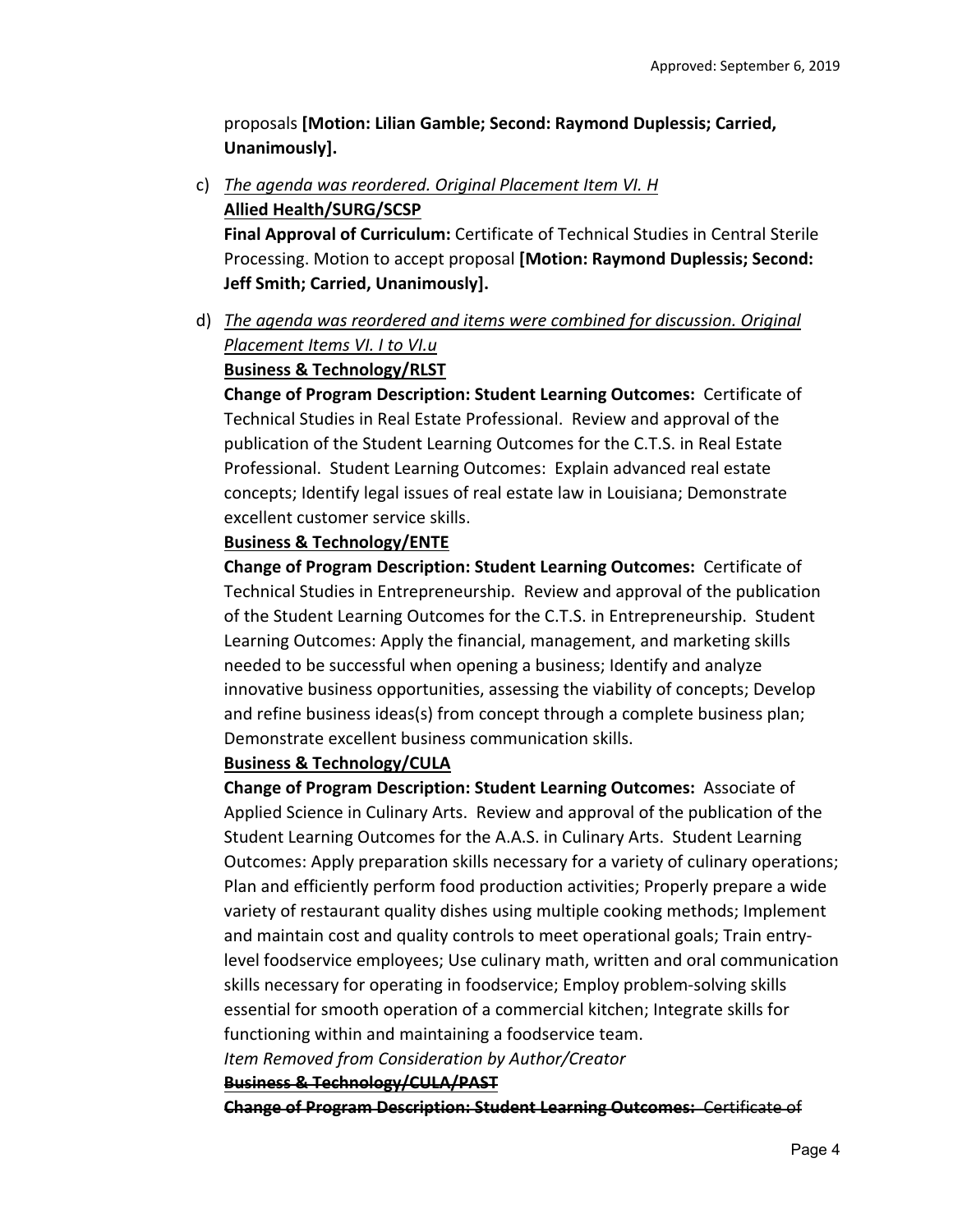Technical Studies in Pastry Arts. Review and approval of the publication of the Student Learning Outcomes for the C.T.S. in Pastry Arts. Student Learning Outcomes: Apply fundamental concepts of Pastry/Baking tools, knife skills, and baking equipment knowledge; Organize, purchase, and plan for the production of Baking/Pastry goods; Access, compile, and evaluate food cost, labor cost, beverage cost, and operation cost from the point of making profit; Use culinary math, written and oral communication, restaurant business, kitchen supervision, and cooking abilities; Recognize and demonstrate work habits that model the professional chef and ethical behavior in the food service industry.

#### **Arts & Humanities/LATD**

**Change of Program Description: Student Learning Outcomes:** Associate of Arts/Associate of Science Louisiana Transfer Degree. Review and approval of the publication of the Student Learning Outcomes for the A.A./A.S. Louisiana Transfer Degree. Student Learning Outcomes: Identify **Complete** college‐level material in the general education curriculum consisting of English Composition, Mathematics/Analytical Reasoning, Natural Sciences, Humanities, Behavioral and Social Sciences, and Fine Arts; Display skills in general education competencies including reading, written communication, oral communication, mathematical computation, critical thinking, library skills, and computer literacy; Master basic concepts derived from concentration/track specific courses in disciplines based upon the student's area of interest and anticipated baccalaureate major.

### **Arts & Humanities/GSTD**

**Change of Program Description: Student Learning Outcomes:** Associate of General Studies. Review and approval of the publication of the Student Learning Outcomes for the A.G.S. in General Studies. Student Learning Outcomes: Compose text with purpose of summarizing **synthesizing** and analyzing content; Demonstrate proficiency in solving math problems; Interpret data in order to form a sound conclusion; Analyze a social issue; Apply principles of a social science to assess human behavior; Critically appraise text or subject in any of the following modes of expression: drama, poetry, music, historical and imaginative literature, philosophy, and/or rhetoric**; Master basic concepts derived from concentration/track specific courses in disciplines based upon the student's area of interest and intended baccalaureate major or career field.** 

#### **Arts & Humanities/CRJU**

**Change of Program Description: Student Learning Outcomes:** Associate of Arts in Criminal Justice. Review and approval of the publication of the Student Learning Outcomes for the A.A. in Criminal Justice. Student Learning Outcomes: Create and formulate a worldview that includes an historical foundation of American Law and the criminal justice system; Identify and define the major components of the criminal justice system (police, courts, and corrections); Interpret and evaluate the significance and practice of the Constitution and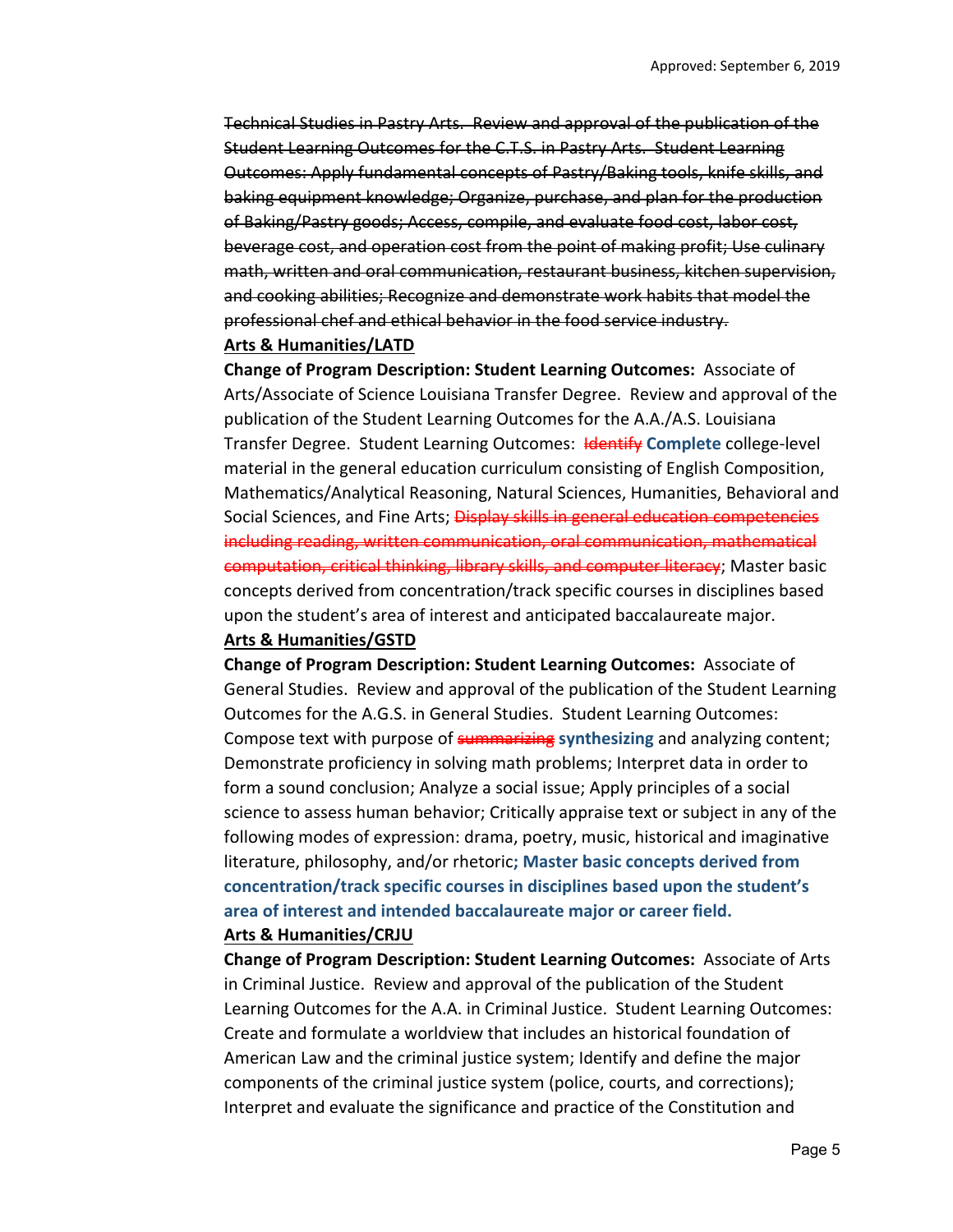Supreme Court decisions within all components of the criminal justice system; Analyze historical and current issues of crime in the United States through an application of statistical data in order to interpret the distribution and dimensions of crime; Classify, describe, and discuss the theoretical approaches, issues, and programs related to the causes of crime, crime prevention, and rehabilitation of offenders.

#### **Arts & Humanities/CDYC**

**Change of Program Description: Student Learning Outcomes: Associate of** Applied Science in Care and Development of Young Children. Review and approval of the publication of the Student Learning Outcomes for the A.A.S. in Care and Development of Young Children. Student Learning Outcomes: Promote child development and learning (NAEYC Standard #1); Build family and community relationships (NAEYC Standard #2); Observe, document, and assess to support young children and families (NAEYC Standard #3); Use developmentally effective approaches (NAEYC Standard #4); Apply content knowledge to build meaningful curriculum (NAEYC Standard #5); Exhibit professionalism in the field of early childhood (NAEYC Standard #6).

### **Arts & Humanities/TEAC**

**Change of Program Description: Student Learning Outcomes: Associate of** Science in Teaching, Grades  $1 - 5$ . Review and approval of the publication of the Student Learning Outcomes for the A.S.T. in Teaching, Grades  $1 - 5$ . Student Learning Outcomes: Exhibit professionalism in the field of education; Apply the theories related to cognitive, social/emotional, and behavioral child development; Assess, utilize, and integrate technology into the classroom; Identify and address different learning styles, multiple intelligences, and exceptionalities found in the classroom; Describe and discuss student rights as they apply to diversity issues.

#### **Arts & Humanities/VISC**

**Change of Program Description: Student Learning Outcomes: Associate of** Applied Science in Visual Communications‐Graphic Design. Review and approval of the publication of the Student Learning Outcomes for the A.A.S. in Visual Communications‐Graphic Design. Student Learning Outcomes: Create and maintain a body of work that reflects diverse and innovative responses to design challenges and an awareness of professional expectations of the industry; Conduct oneself professionally when talking and giving constructive critique and when working collaboratively with others; Construct clear and logical arguments, using language of graphic design, for creative solutions to design issues; Use industry standard tools and technology to produce creative graphic designs that clearly illustrate the standard principles and theories of design expected in the field; Use industry standard tools and technology to construct appropriate visual responses to communication problems that demonstrate a command of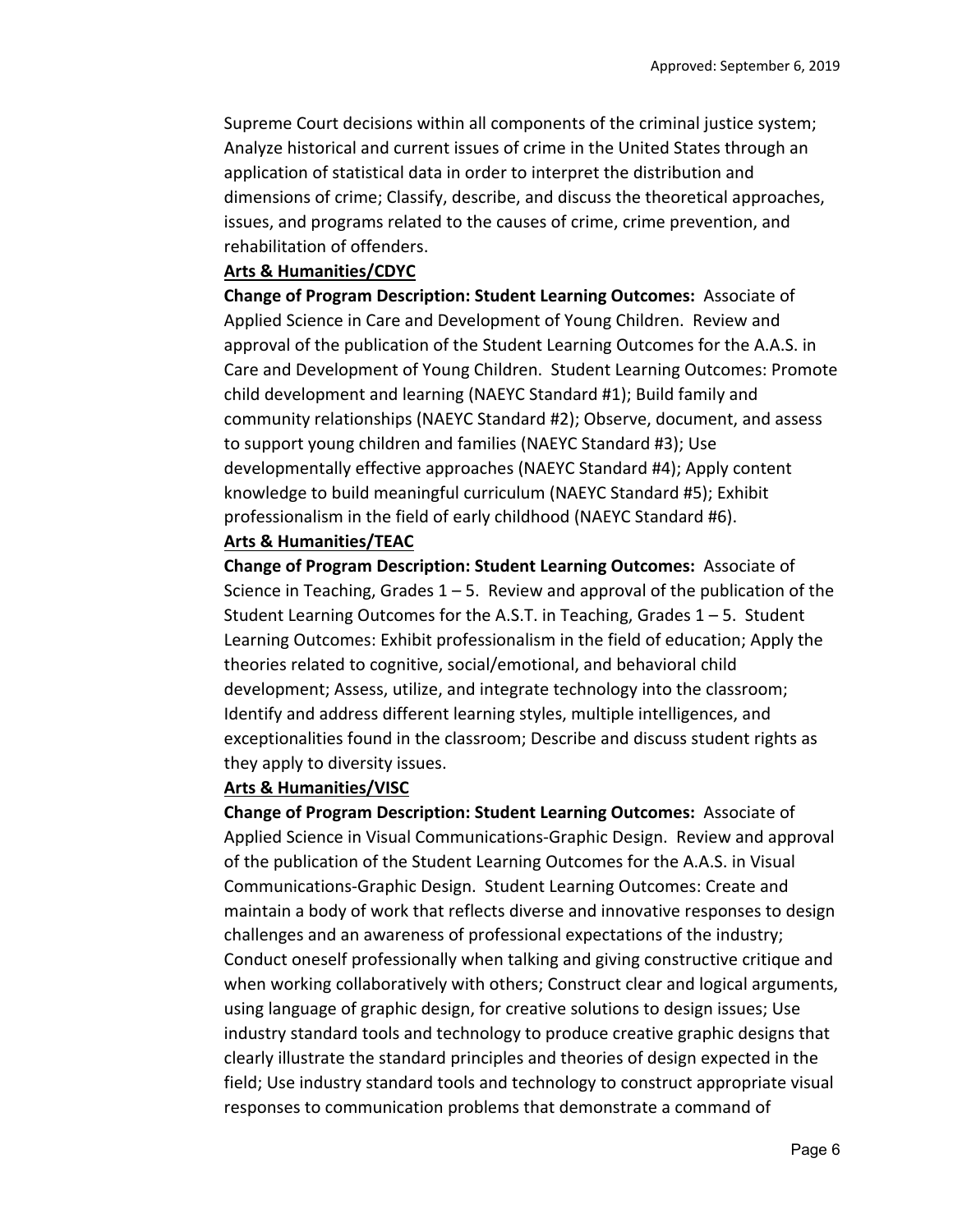fundamental design skills; Determine the social, cultural, and technological issues that would have bearing on design solutions.

#### **Science & Mathematics/SLT**

**Change of Program Description: Student Learning Outcomes: Associate of** Applied Science in Science Laboratory Technology. Review and approval of the publication of the Student Learning Outcomes for the A.A.S. in Science Laboratory Technology. Student Learning Outcomes: Use fundamental knowledge of chemistry and biology to explain the scientific principles involved in the science laboratory; Explain the function of a science laboratory technician in the workplace; Describe, operate, and maintain tools and equipment in the science laboratory; Develop and adapt protocols to obtain and interpret data; Demonstrate oral and written communication skills and technical skills needed to perform as an entry‐level laboratory technician.

#### **Nursing/CNA**

**Change of Program Description: Student Learning Outcomes: Career and** Technical Certificate in Certified Nursing Assistant. Review and approval of the publication of the Student Learning Outcomes for the C.T.C. in Certified Nursing Assistant. Student Learning Outcomes: Assess biological, psychosocial, sociocultural, spiritual needs, and/or developmental factors that influence health attainment; Plan and incorporate therapeutic interventions, collaborate as a member of the health care team; explain rehabilitative/restorative care concepts, concepts of death with dignity, and the nursing process in the care of clients; Apply concepts of infection control, safety, and emergency procedures in the care of clients; Utilize appropriate communication and interpersonal skills in the care of clients; Performa basic patient care skills, including personal care, vital signs, assistance with meals, restorative care and assistance with other activities of daily living; Demonstrate respect for client rights and confidentiality; Document care delivery appropriately; Perform all skills required by the Louisiana Department of Health for Nurse Aide Training.

#### **Business & Technology/CMIN**

**Change of Program Description: Student Learning Outcomes: Associate of** Applied Science in Computer Information Technology. Review and approval of the publication of the Student Learning Outcomes for the A.A.S. in Computer Information Technology. Student Learning Outcomes: Apply critical and creative thinking skills to identify or create the information technology which solves an information system problem; Use the agility of iterative process to create, deploy, or maintain information technology solutions; Assess the needs of diverse stakeholders and the project environment to select the soft skills needed to execute the information technology project. Motion to accept proposals **[Motion: Jay Randolph; Second: Michael Santos; Carried, Unanimously].**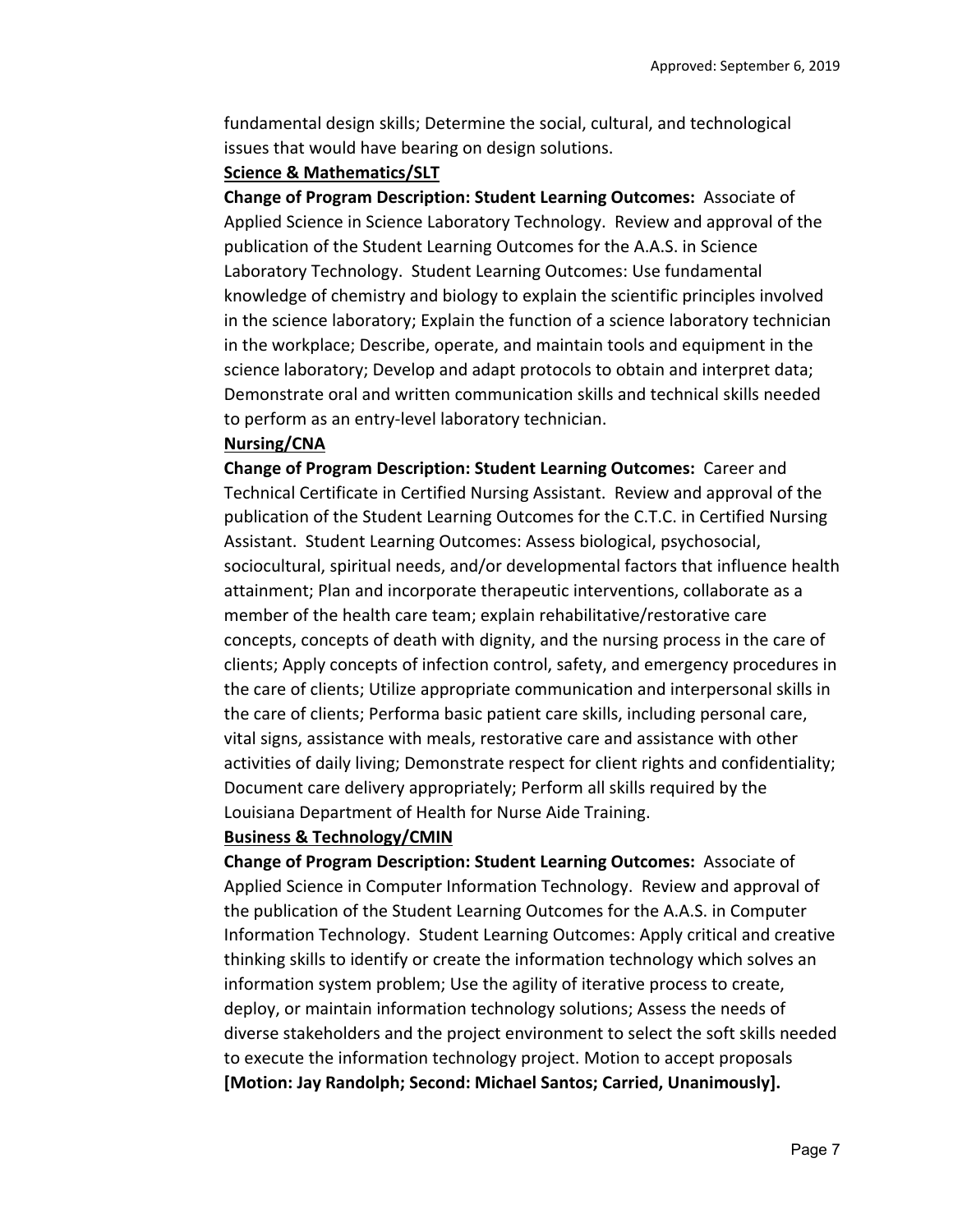# e) *The agenda was reordered. Original Placement Item VI.v*  **Allied Health/VETT**

**Concept Proposal of a New Instructional Program:** Certificate of Technical Studies in Veterinary Assistant. Creation of a Certificate of Technical Studies in Veterinary Assistant. A veterinary assistant is a veterinary professional whose main duty is to assist veterinarians and veterinary technicians with duties including: restraining animals, processing lab work, sterilizing equipment, kennel work, clerical duties, filling prescriptions, handling specimen samples, assisting with taking radiographs, educating pet owners (clients), and research records regarding vaccines or other medications. Students will be instructed on proper techniques to perform all of the skills referenced, plus any additional skills appropriate for a veterinary assistant. As a graduate of the proposed program, students will be prepared for entry‐level positions in veterinary hospitals, including specialty hospitals. Total credit hours: 20. **[STAR 3]** ,Motion to accept proposal **[Motion: Deborah Skevington; Second: Kenneth Ripberger; Carried, Unanimously].**

f) *The agenda was reordered. Original Placement Item VI. W*  **Business & Technology/BUSL/Paralegal** 

**Concept Proposal of a New Instructional Program:** Associate of Applied Science in Paralegal Studies. Creation of an Associate of Applied Science degree program in Paralegal Studies. The goal of the proposed program is to provide graduate with the skills that will prepare them for a life-long career in the Paralegal profession. Paralegals are found in all types of organizations, but most are employed by law firms, corporate legal departments, and various government offices. While lawyers assume ultimate responsibility for legal work, they often delegate many of their tasks to paralegals, who may assist lawyers by preparing for closings, hearings, trials, and corporate meetings. Total credit hours: 60. **[STAR 5]** Motion to accept proposal **[Motion: Lilian Gamble; Second: Michael Santos; Carried, Unanimously].**

g) *The agenda was reordered and items were combined for discussion. Original Placement Items VI.x to V. y* 

### **Business & Technology/CMIN**

**Concept Proposal of a New Instructional Program:** Associate of Applied Science in Cloud Computing. Creation of an Associate of Applied Science degree program in Cloud Computing. The goal of the proposed program is to provide an opportunity to establish a strong foundation in cloud computing for employment. An ever-increasing number of both corporate and government organizations are adopting the cloud infrastructure. Graduates will acquire a skill‐set that allows them to architect scalable application solutions that leverage cloud computing services. The proposed program will be part of an LCTC System‐wide initiative to create a state‐wide common Associate degree in Cloud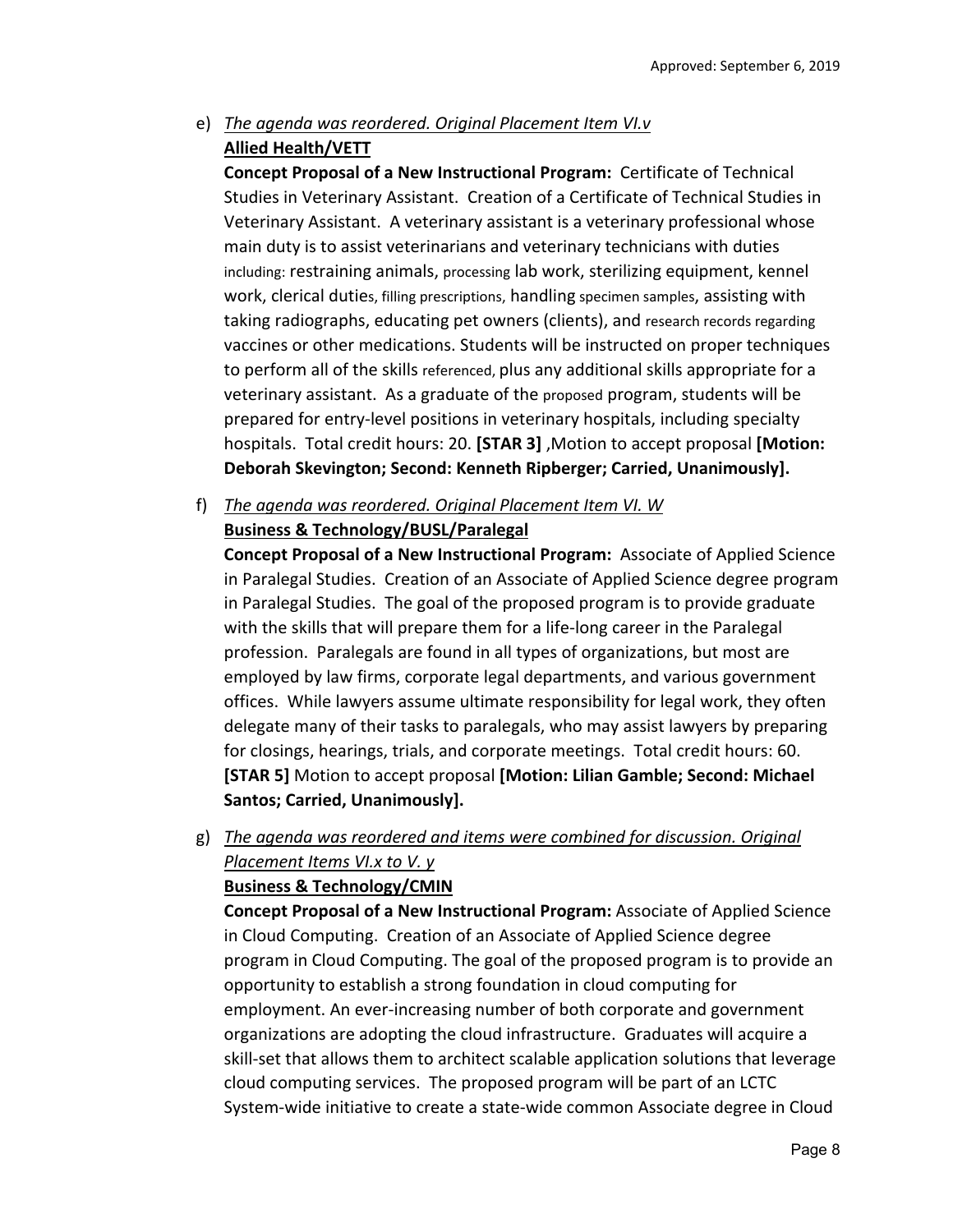Computing. The National Institute of Standards and Technology (NIST) defines cloud computing as "a model for enabling ubiquitous, convenient, on‐demand network access to a shared pool of configurable computing resources (e.g., networks, servers, storage, applications, and services) that can be rapidly provisioned and released with minimal management effort or service provider interaction." (National Institute of Standards and Technology, 2017). Essentially, cloud computing leverages the Internet as a means to deliver networking services that would otherwise be facilitated by local servers and/or personal computers. Cloud computing is an emerging area of Information Technology that has experienced rapid growth in recent years. This development is due, in part, to the growing need to cost‐effectively process, store, and secure large amounts of data. **[STAR 5]** 

#### **Business & Technology/CMIN**

**Concept Proposal of a New Instructional Program:** Career and Technical Certificate in Cloud Computing. Creation of a Career and Technical Certificate program in Cloud Computing. Serves as an exit point for the Associate of Applied Science degree program in Cloud Computing, as well as, a fast-track credit program for individuals interested in upgrading their current skills and/or learning a new set of skills for career advancement, career change, and/or workforce re-entry. Successful completion prepares graduates to take the Amazon Web Services (AWS) Cloud Foundations industry‐based certification exam. **[STAR 5]**  Motion to accept proposals **[Motion: Jay Randolph; Second: Lilian Gamble; Carried, Unanimously].**

h) *The agenda was reordered. Original Placement Item VI.z* 

### **Business & Technology/CMIN**

**Change of Course Title:** ADOT‐209: Responsive Front End Web Design Software. Change the title of ADOT‐209: Responsive Front End Web Design Software *from*  ADOT‐209: Responsive Front End Web Design Software *to* ADOT‐209: User Experience and Prototyping. Revised title better reflects the goals and learning outcomes of the course. Motion to accept proposal **[Motion: Jay Randolph; Second: Lilian Gamble; Carried, Unanimously].**

i) *The agenda was reordered. Original Placement Item Vl.aa*  **Business & Technology/CMIN** 

**New Course:** CMIN‐233: Cloud Computing Foundations (3‐0‐3 / 45). Creation of a new course, CMIN‐233: Cloud Computing Foundations. The goal of the course is to provide an overview of what cloud computing is and the basics of what is needed to deploy, secure and manage, cloud computing. Course description: "Overview of cloud computing concepts, independent of specific technical roles. Includes cloud concepts, core cloud services, security, architecture, pricing, and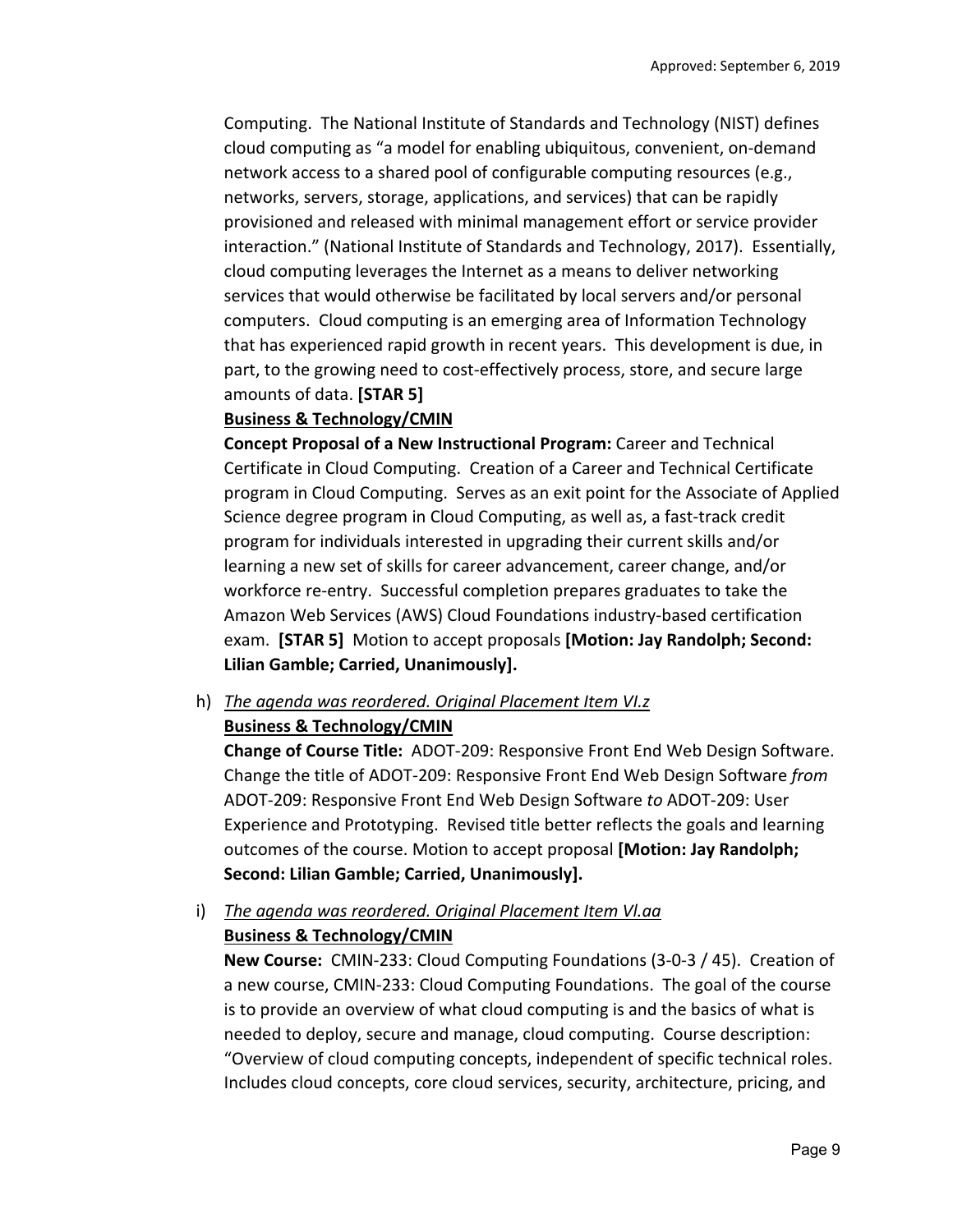support." Motion to accept proposals **[Motion: Lilian Gamble; Second: Raymond Duplessis; Carried, Unanimously].**

j) *The agenda was reordered. Original Placement Item VI. bb*  **Business & Technology/CMIN** 

**New Course:** CMIN‐275: Agile Project Management (3‐0‐3 / 45). Creation of a new course, CMIN‐275: Agile Project Management. The goal of the course is to introduce, share theory, and simulate the current best practices in information technology project management through the Agile methodology. Course description: "Breaking large projects into manageable tasks using the core concepts of Agile. Topics include the agile manifesto, project vision creation, product roadmap creation, product/project development, user role identification, and user story writing. Recommended for students seeking management and collaborative roles in STEM project development." Motion to accept proposal **[Motion: Michael Santos; Second: Janet Gauthier Stephens; Carried, Unanimously].**

k) *The agenda was reordered. Original Placement Item VI. cc* 

### **Business & Technology/ENTE**

**Program Revision:** Certificate of Technical Studies in Entrepreneurship. Revise the C.T.S. in Entrepreneurship: Required Courses in Major: DELETE: BUSG‐129: Introduction to Business. Total program hours **decrease** *from* **30** to **27**. Motion to accept proposal **[Motion: Jay Randolph; Second: Jesse Boyd; Carried, Unanimously].**

l) *The agenda was reordered and items were combined for discussion. Original Placement Items VI. dd to VI.jj* 

### **Science & Mathematics/SLT**

**New Course:** SCIE‐130: Introduction to Science Laboratory Technology (2‐0‐2 / 30). Creation of a new course, SCIE‐130: Introduction to Science Laboratory Technology. The goal of the course is to provide student with an orientation to various career pathways and occupational skills required of the science laboratory technician. Course description: "Designed for students who plan to enter the Science Laboratory Technology, A.A.S. degree program. Introduces students to opportunities available in the chemical field and the biotechnology field. Topics include career options, report writing, information searches, and laboratory safety. A brief overview of the chemical field and biotechnology is presented. May include field trips."

#### **Science & Mathematics/SLT**

**New Course:** SCIE‐132: Science Laboratory Techniques (0‐6‐2 / 90). Creation of a new course, SCIE‐132: Science Laboratory Techniques. The goal of the course is to introduce students to the basic skills needed to work in a biological or science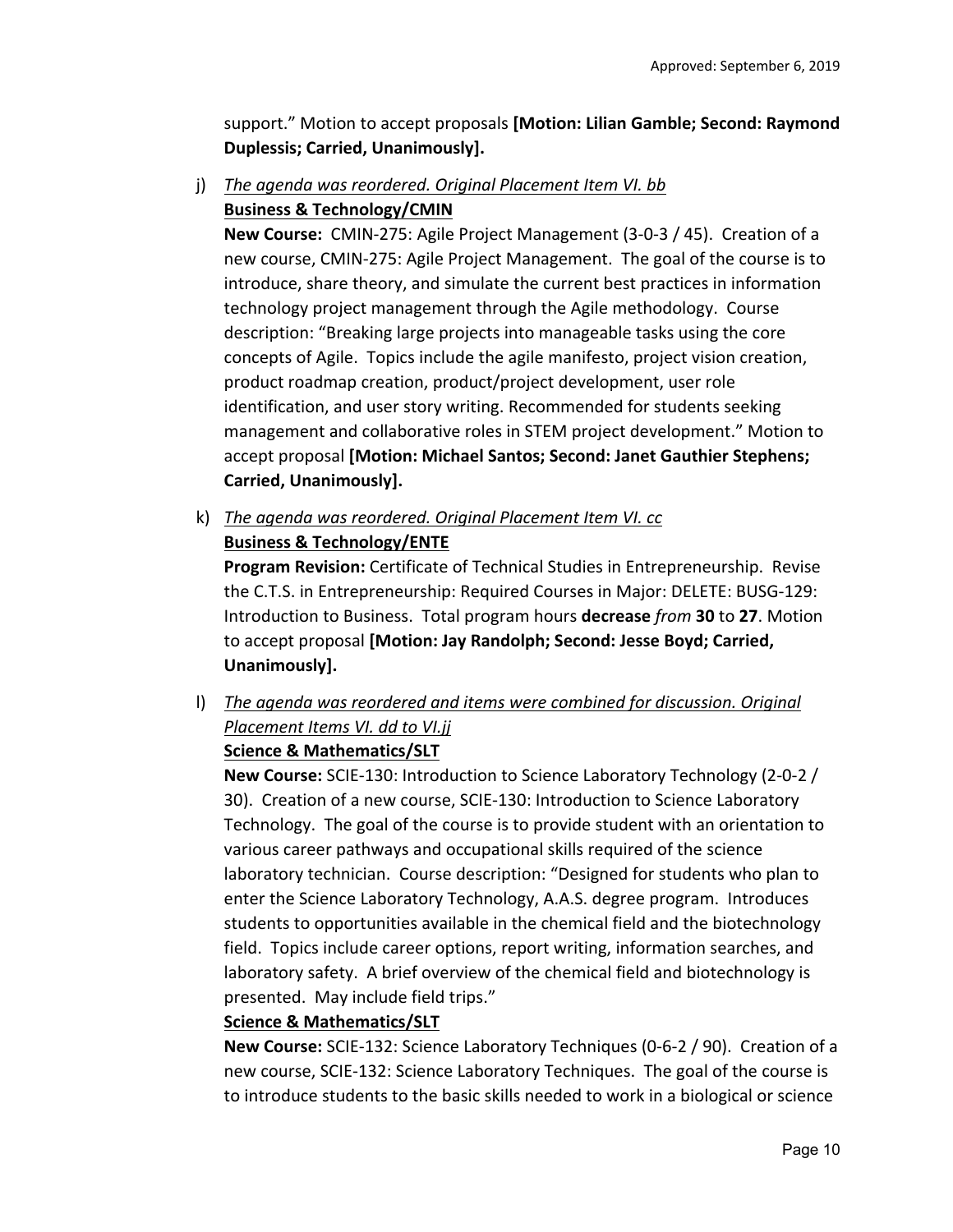laboratory setting. The course prepares students for more rigorous laboratory courses in the Science Laboratory Technology degree program. Course description: "Principles for the experimental concepts and fundamental laboratory skills associated with biological and chemical technology."

#### **Science & Mathematics/SLT**

**Course Termination:** BTEC‐130: Introduction to Biotechnology. This course is being replaced by a new course that better reflects the outcomes of the A.A.S. degree program in Science Laboratory Technology.

#### **Science & Mathematics/SLT**

**Course Termination:** CHTC‐130: Introduction to Chemical Technology. This course is being replaced by a new course that better reflects the outcomes of the A.A.S. degree program in Science Laboratory Technology.

#### **Science & Mathematics/SLT**

**Course Termination:** BTEC‐132: Biotechnology Laboratory Techniques. This course is being replaced by a new course that better reflects the outcomes of the A.A.S. degree program in Science Laboratory Technology.

### **Science & Mathematics/SLT**

**Course Termination:** CHTC‐132: Chemistry Laboratory Techniques. This course is being replaced by a new course that better reflects the outcomes of the A.A.S. degree in Science Laboratory Technology.

#### **Science & Mathematics/SLT**

**Course Termination:** BTEC‐283: Techniques in Biofuel Synthesis. This course is no longer used in the A.A.S. degree program in Science Laboratory Technology. Motion to accept proposals **[Motion: Jennifer Bennett; Second: Monecia Moody; Carried, Unanimously].**

#### m) *The agenda was reordered. Original Placement Item VI.kk*

### **Science & Mathematics/SLT**

**Program Revision:** Associate of Applied Science in Science Laboratory Technology. Revise the A.A.S. in Science Laboratory Technology: Required Courses in Major: DELETE: BTEC‐130: Introduction to Biotechnology, CHTC‐130: Introduction to Chemical Technology, BTEC‐132: Biotechnology Laboratory Techniques, CHTC‐Chemistry Laboratory Technology; DELETE: "Select Eight (8) credit hours from the following"; ADD: SCIE‐130: Introduction to Science Laboratory Technology, SCIE‐132: Science Laboratory Techniques, CHEM‐221: Organic Chemistry I, CHEM‐223: Organic Chemistry I Lab; ADD: "Choose One (1) Lecture/Lab Pair: BIOL‐265 Cell Biology, BIOL‐266: Cell Biology Lab OR CHEM‐ 222: Organic Chemistry II, CHEM‐224: Organic Chemistry II Lab;" General Education Courses: DELETE: CMST‐130: Fundamentals of Communication, ECON‐ 202: Microeconomics OR PSYC‐127: Introduction to Psychology; ADD: Humanities Requirement 3 credit hours, Social/Behavioral Science Requirement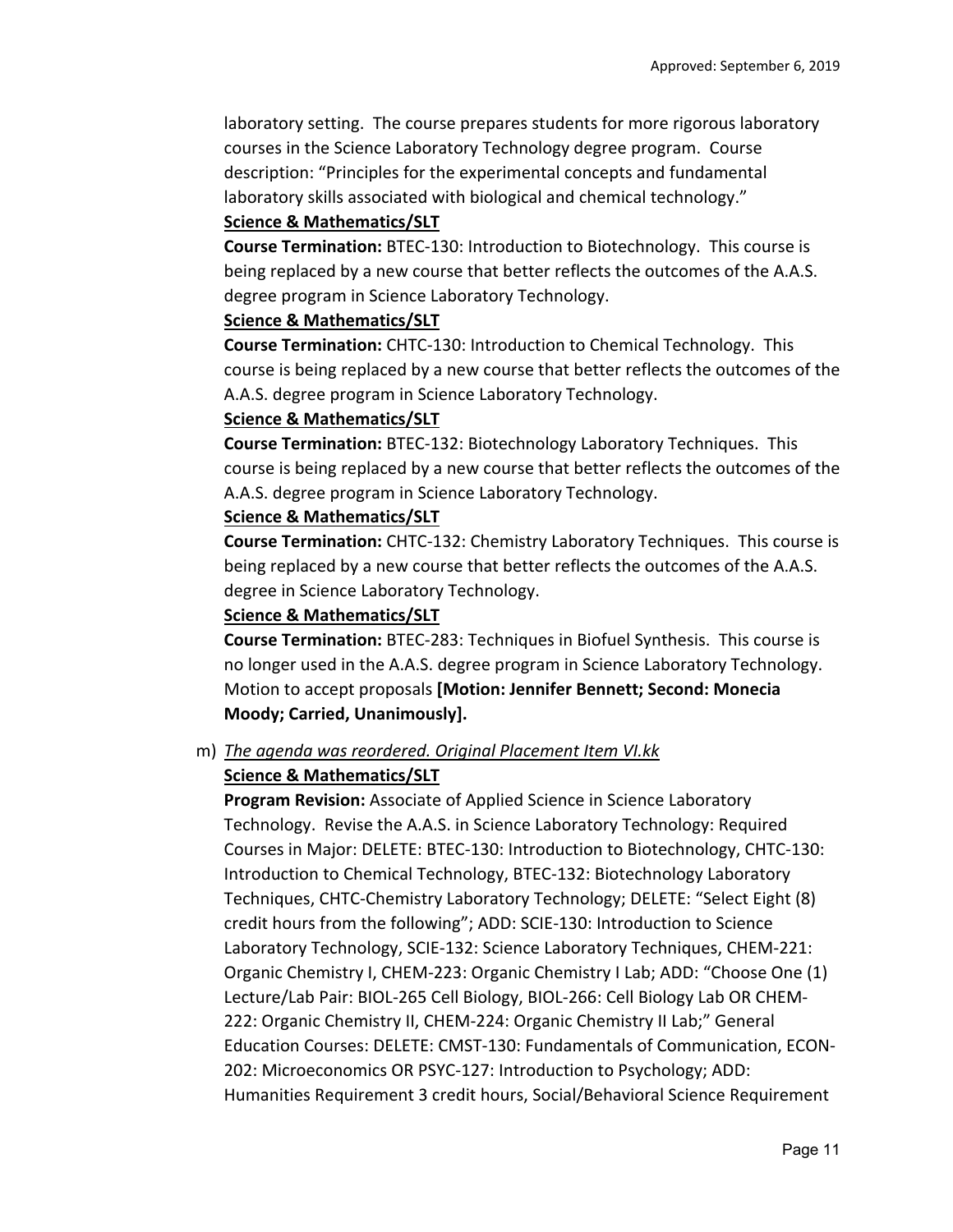3 credit hours; Concentration in Biotechnology: DELETE: "Select three (3) course from the following list," and remove BTEC‐280: Microscopy Techniques, BTEC‐ 283: Biomolecules, and BTEC‐286: Cell Culture Tissue Laboratory Techniques from the list; Add: "Any Science Laboratory Technology Elective Course 3 credit hours." Concentration in Chemical Technology: DELETE: "Select one (1) credit hours from the following list," and remove CHTC‐273: Applied Instrumental Analysis III, CHTC‐274: Applied Instrumental Analysis IV, and CHTC‐281: Applied Organic Chemistry Lab; ADD: "Any Science Laboratory Technology Elective Course 3 credit hours." Adjust Suggested Sequences to reflect changes. Total Program Hours remain the same. Motion to accept proposal **[Motion: Jay Randolph; Second: Janet Gauthier Stephens; Carried, Unanimously].**

- n) *The agenda was reordered. Original Placement Item VI. ll*  **Business & Technology/BUSG/CMIN/Business Systems Design Final Approval of Curriculum:** Certificate of Technical Studies in Business Systems Design. Motion to accept proposal **[Motion: Jeff Smith; Second: Jay Randolph; Carried, Unanimously].**
- o) *The agenda was reordered. Original Placement Item VI. mm*  **Business & Technology/BUSG/Banking and Lending Assistant Final Approval of Curriculum:** Certificate of Technical Studies in Banking and Lending Assistant. Motion to accept proposal **[Motion: Jay Randolph; Second: Michael Santos; Carried, Unanimously].**
- p) **Academic Affairs/Curriculum & Program Development Student Learning Outcomes:** Progress report on the publication of Student Learning Outcomes in the College Catalog **[Report Only: No action required].**

## **VIII. Consent Agenda**

a) **Business & Technology/BUSL** 

**Change of Course Prerequisite:** BUSL‐235: Employment Law. Change the prerequisite of BUSL‐235: Employment Law to state: "MANG‐131: Human Resource Management OR BUSL‐202: Introduction to the Legal Profession." Current prerequisite: "MANG‐131: Human Resource Management."

b) **Business & Technology/BUSL** 

**Change of Course Prerequisite:** BUSL‐250: Legal Environment of Business. Change the prerequisite of BUSL‐250: Legal Environment of Business to state: "BUSG‐115: Starting a New Business OR BUSG‐129: Introduction to Business OR BUSL‐202: Introduction to the Legal Profession." Current prerequisites: "BUSG‐ 115: Starting a New Business OR BUSG‐129: Introduction to Business."